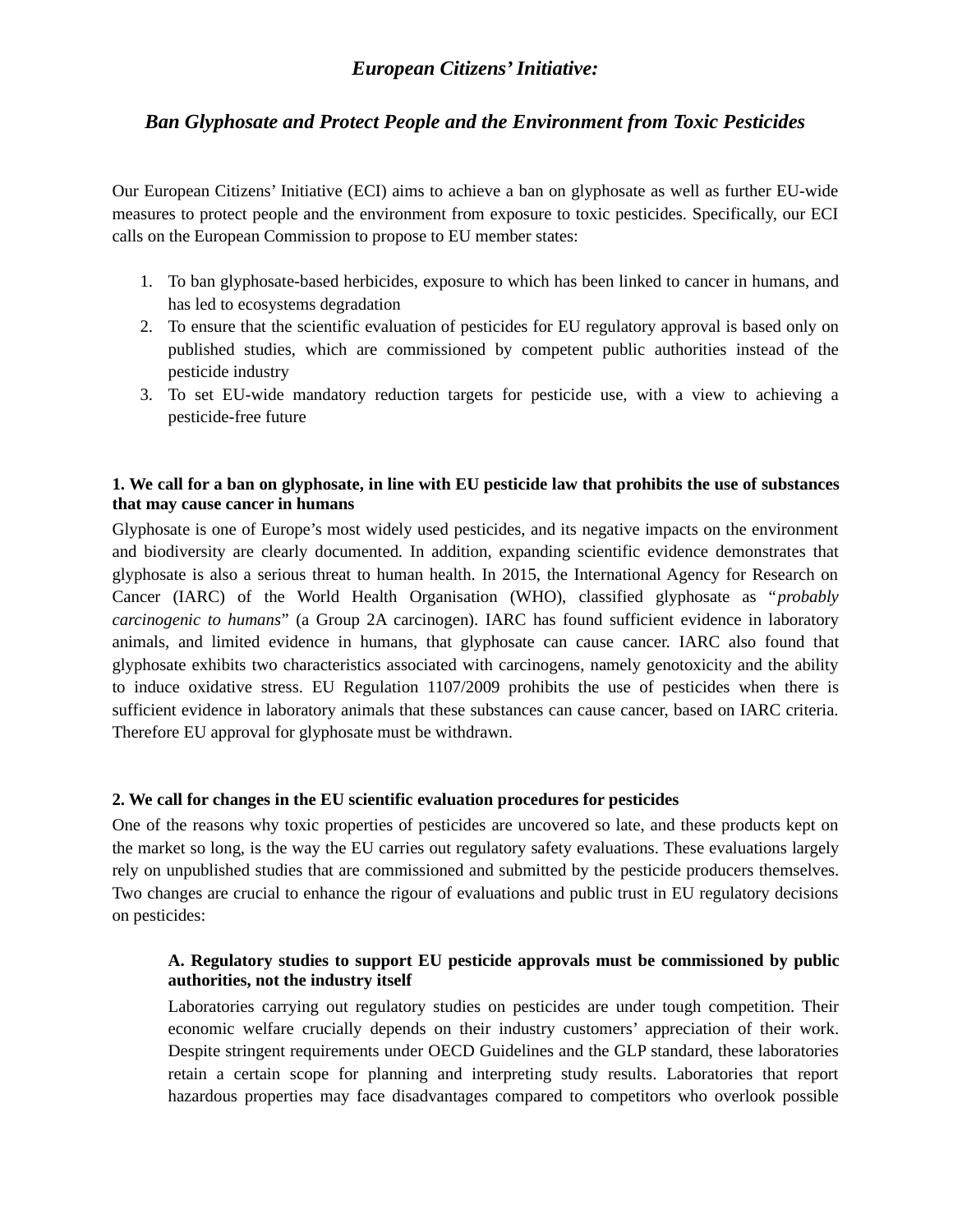hazards or downplay the relevance of such findings. This could explain the fact that the majority of regulatory studies on the carcinogenicity and genotoxicity of glyphosate performed by contract laboratories reported no adverse health impacts, whereas the majority of independent and published studies indicated the carcinogenicity and genotoxicity of glyphosate.

Studies to assess the safety of pesticides should not be commissioned by those with a very clear vested interest in their outcome. Instead, it must be up for public authorities to decide who carries out the studies. The overall costs of the pesticide authorisation process must continue to be paid by industry, as is already the case.

#### **B. All studies used to back up regulatory approval of pesticides must be published**

Public authorities in the EU rely on both published and unpublished data to evaluate the health and environmental impacts of pesticides. When the European Food Safety Authority (EFSA) stated that glyphosate was "unlikely" to cause cancer to humans, it argued that an important reason for this was the fact that it had reviewed additional unpublished industry studies that were not available to the IARC experts. Several persons have filed requests to access these studies. However, more than a year after the publication of the EFSA opinion, the studies have yet to be fully disclosed, despite EFSA's promises for greater transparency.

A recent ruling of the European Court of Justice[1] has confirmed that toxicological data on hazards and risks of pesticides cannot be concealed as trade secrets. Based on this landmark decision, national and EU authorities should release such studies automatically as soon as they receive them, not following freedom of information requests. This would enhance transparency without putting additional strain on public resources. The fact that studies are open to scrutiny by independent experts will improve their quality and help to identify potential scientific misconduct.

## **C. Industry must not be able to decide which EU member state will lead on the scientific evaluation of their products**

Evaluations of pesticide substances are first carried out in one EU member state, and then peerreviewed by other national authorities and EFSA. Currently, a manufacturer who wishes to have a chemical substance approved or re-approved in the EU can choose in which member state they submit their dossier. In the case of glyphosate, the producers went to Germany, which had already carried out the previous evaluation of the substance. In fact, much of the evidence that led IARC to classify glyphosate as a Group 2A carcinogen was already available to German authorities when glyphosate was first authorised at EU level in 2002. The German authorities dismissed it back then, and glyphosate producers could reasonably expect them to confirm their assessment this time around. The decision as to which EU member state will lead on the scientific evaluation of a pesticide must not be left to the industry.

#### **3. We call for EU-wide mandatory reduction targets for pesticide use, with a view to achieving a pesticide-free future**

In addition to glyphosate, more than 480 other pesticide substances are currently authorised for use in the EU. Most farmers treat their crops with a variety of pesticides on a routine basis, rather than as a last resort in rare cases of heavy pest infestations. Pesticides are also used in cities and in private households. As a result, overall use of pesticides remains high, and a wide variety of pesticide residues is found in